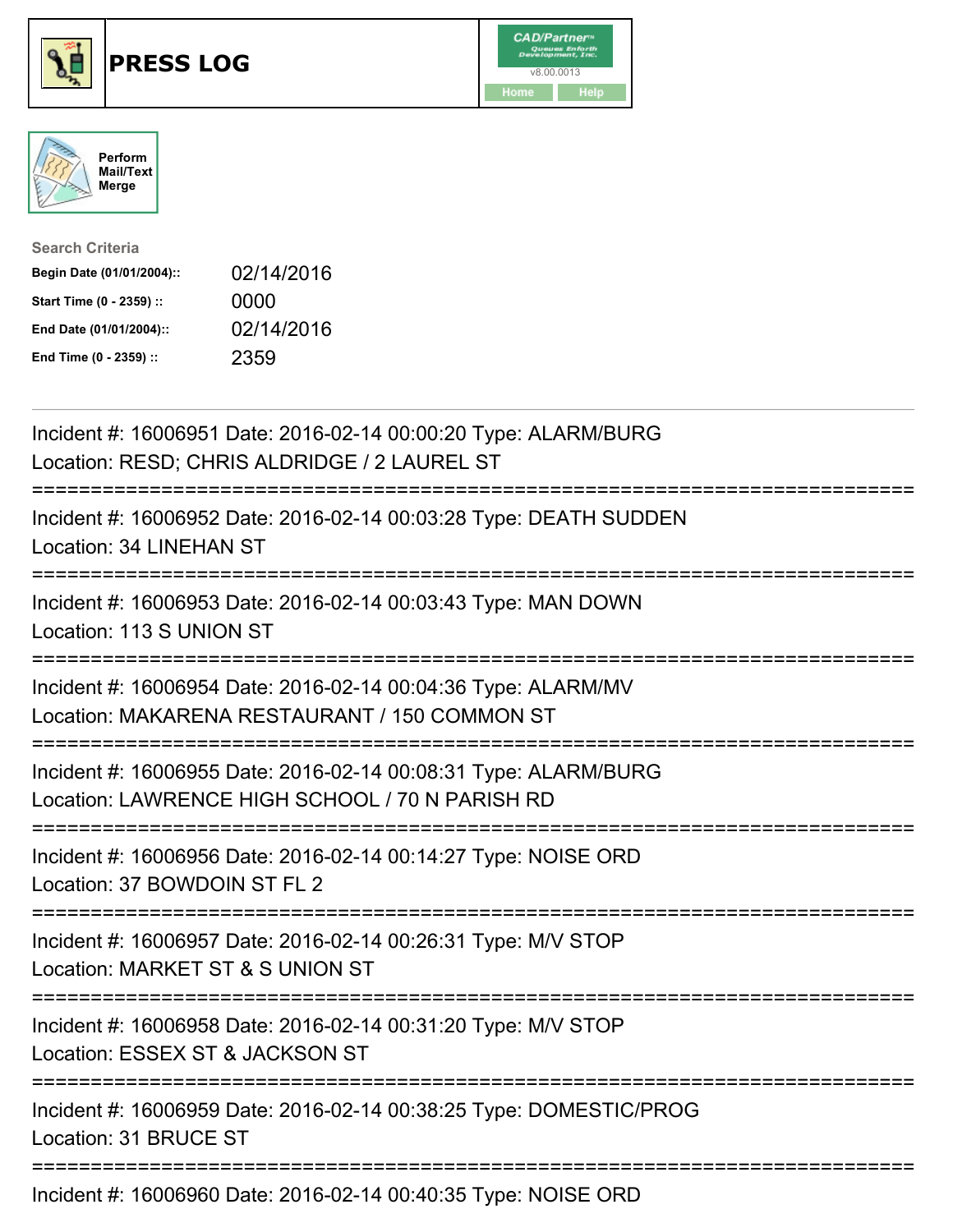| Location: 96 GREENWOOD ST FL 3                                                                                                         |
|----------------------------------------------------------------------------------------------------------------------------------------|
| Incident #: 16006961 Date: 2016-02-14 00:46:42 Type: NOISE ORD<br>Location: 8 INMAN ST #3 FL 1                                         |
| Incident #: 16006962 Date: 2016-02-14 00:52:25 Type: NOISE ORD<br>Location: 26 EXETER ST                                               |
| Incident #: 16006963 Date: 2016-02-14 01:02:51 Type: M/V STOP<br><b>Location: MAPLE ST</b>                                             |
| Incident #: 16006964 Date: 2016-02-14 01:04:18 Type: NOISE ORD<br>Location: 96 GREENWOOD ST FL 3                                       |
| Incident #: 16006965 Date: 2016-02-14 01:15:12 Type: NOISE ORD<br>Location: 290 JACKSON ST #1 FL 1                                     |
| ================================<br>Incident #: 16006966 Date: 2016-02-14 01:20:47 Type: DISTURBANCE<br>Location: 198 BRUCE ST #7 FL 2 |
| Incident #: 16006967 Date: 2016-02-14 01:34:53 Type: NOISE ORD<br>Location: 37 BODWELL ST FL 2                                         |
| Incident #: 16006969 Date: 2016-02-14 01:48:06 Type: M/V STOP<br>Location: BROADWAY & DAISY ST<br>----------------------------------   |
| Incident #: 16006968 Date: 2016-02-14 01:48:06 Type: DISTURBANCE<br>Location: VIP CHIMI / 130 COMMON ST                                |
| Incident #: 16006970 Date: 2016-02-14 01:50:54 Type: DISTURBANCE<br>Location: 75 SYLVESTER ST                                          |
| Incident #: 16006971 Date: 2016-02-14 02:01:31 Type: VIO 209A<br>Location: 6 ADAMS ST                                                  |
| :=================================<br>Incident #: 16006972 Date: 2016-02-14 02:05:53 Type: B&E/PROG<br>Location: 23 BELLEVUE ST        |
| Incident #: 16006973 Date: 2016-02-14 02:06:50 Type: M/V STOP<br>Location: FALLS BRIDGE / null                                         |
| Incident #: 16006974 Date: 2016-02-14 02:09:14 Type: NOISE ORD                                                                         |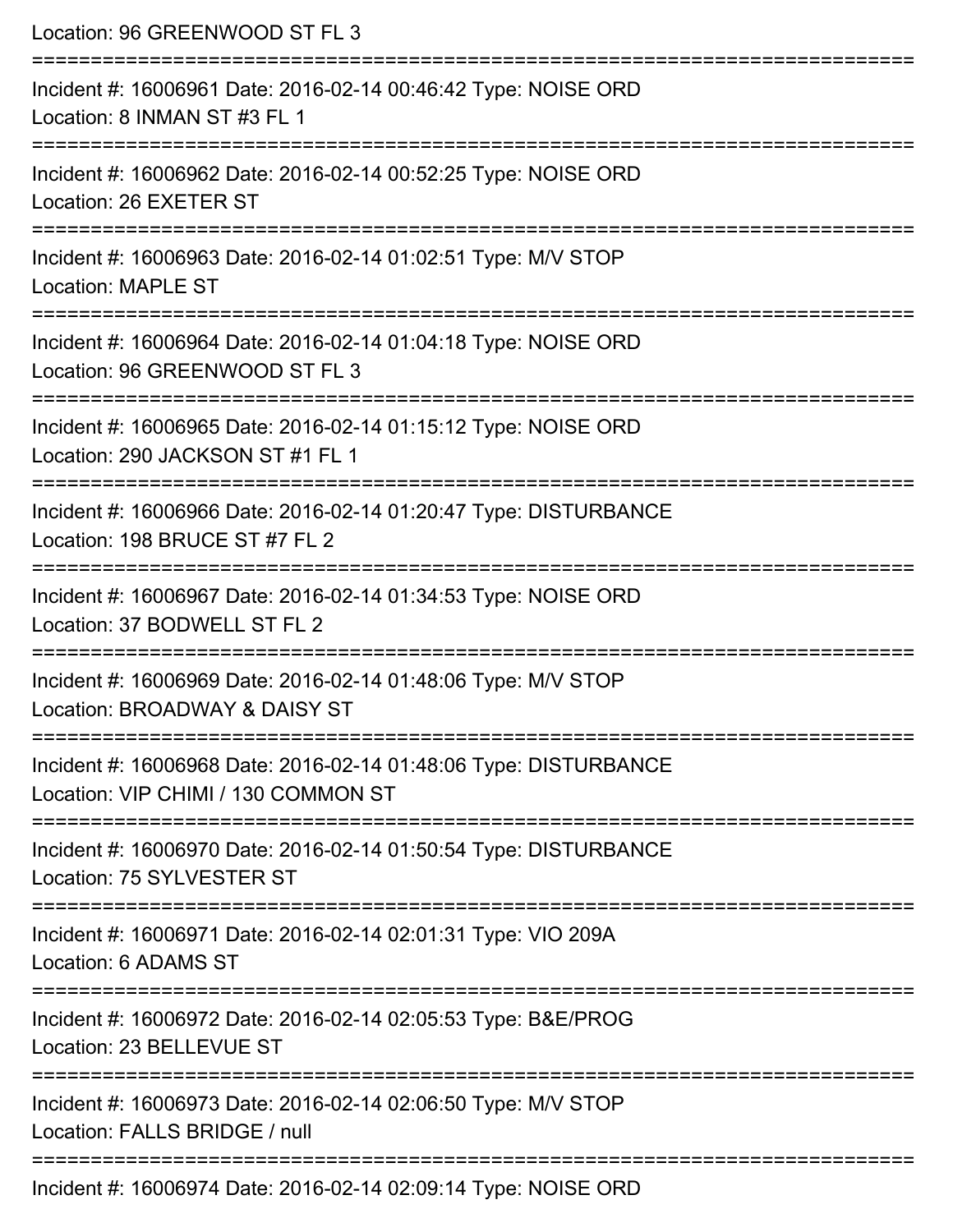| Incident #: 16006975 Date: 2016-02-14 02:10:45 Type: M/V STOP<br>Location: BRUCE ST & JACKSON ST      |
|-------------------------------------------------------------------------------------------------------|
| Incident #: 16006976 Date: 2016-02-14 02:10:52 Type: M/V STOP<br>Location: HAVERHILL ST & LAWRENCE ST |
| Incident #: 16006977 Date: 2016-02-14 02:17:31 Type: M/V STOP<br>Location: BROADWAY & COMMON ST       |
| Incident #: 16006978 Date: 2016-02-14 02:18:32 Type: M/V STOP<br><b>Location: BELLEVUE ST</b>         |
| Incident #: 16006979 Date: 2016-02-14 02:22:24 Type: M/V STOP<br>Location: WINTHROP AV                |
| Incident #: 16006980 Date: 2016-02-14 02:32:45 Type: INVESTIGATION<br>Location: 83 ABBOTT ST          |
| Incident #: 16006981 Date: 2016-02-14 03:01:08 Type: M/V STOP<br>Location: ESSEX ST & MARGIN ST       |
| Incident #: 16006982 Date: 2016-02-14 03:07:41 Type: DISTURBANCE<br>Location: 78 MELVIN ST #14 FL 3   |
| Incident #: 16006983 Date: 2016-02-14 03:10:15 Type: NOISE ORD<br>Location: 51 BEACON ST #8           |
| Incident #: 16006984 Date: 2016-02-14 03:12:31 Type: M/V STOP<br><b>Location: 11 LAWRENCE ST</b>      |
| Incident #: 16006985 Date: 2016-02-14 03:15:48 Type: NOISE ORD<br>Location: 68 BEACON ST #3           |
| Incident #: 16006986 Date: 2016-02-14 03:29:12 Type: ALARM/BURG<br>Location: ATTIKA / 1 MILL ST       |
| Incident #: 16006987 Date: 2016-02-14 03:32:14 Type: NOISE ORD<br>Location: 68 EASTON ST FL 3         |
| Incident #: 16006988 Date: 2016-02-14 03:34:18 Type: NOISE ORD                                        |

 $L_{\text{max}}$  on  $F$  and  $F$  and  $F$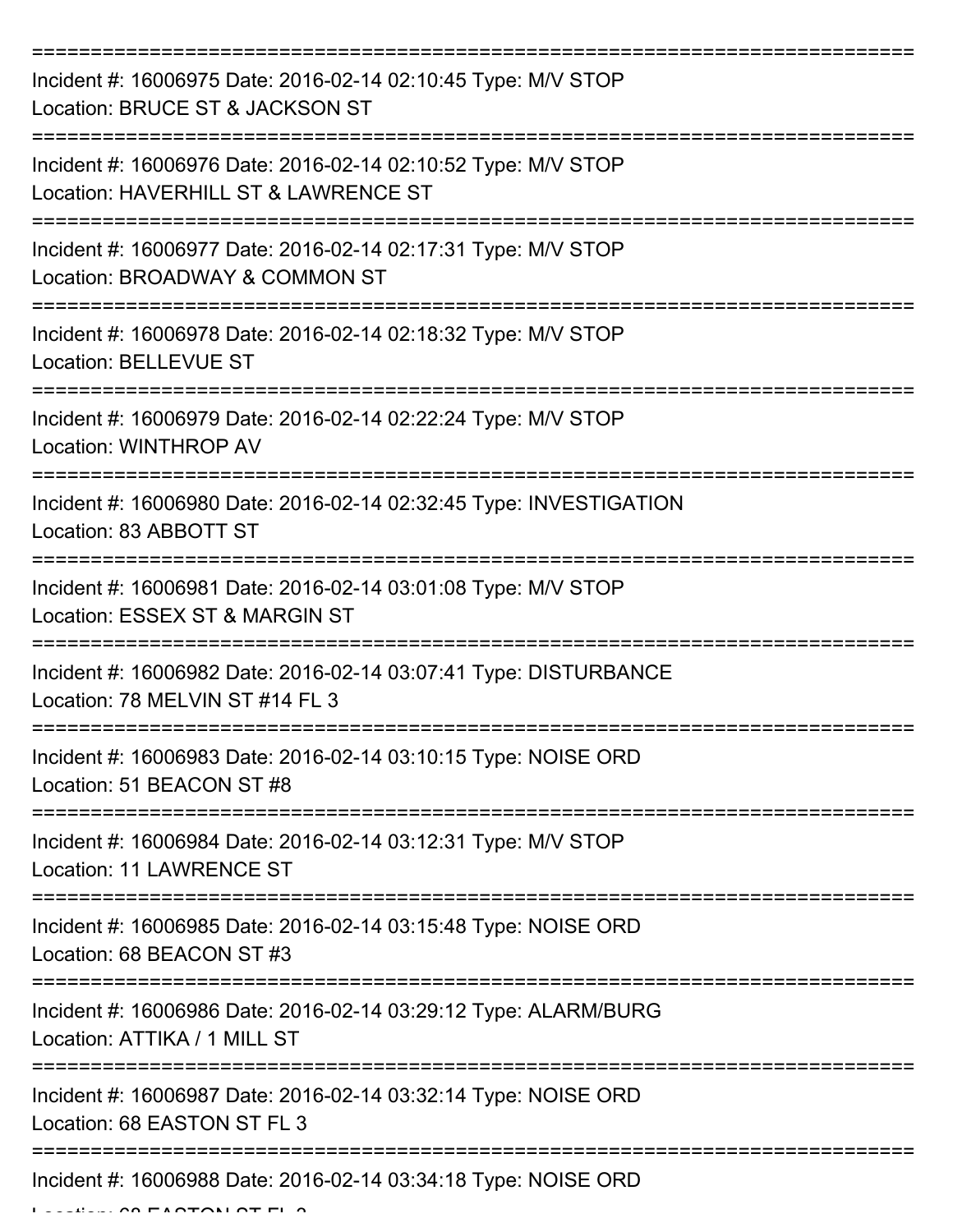| Incident #: 16006989 Date: 2016-02-14 03:34:29 Type: TOW OF M/V<br>Location: AMESBURY ST & LEBANON ST                  |
|------------------------------------------------------------------------------------------------------------------------|
| Incident #: 16006990 Date: 2016-02-14 03:57:19 Type: NOISE ORD<br>Location: 209 JACKSON ST FL 2                        |
| Incident #: 16006991 Date: 2016-02-14 04:02:32 Type: UNWANTEDGUEST<br>Location: 22 SMITH ST FL 2                       |
| Incident #: 16006992 Date: 2016-02-14 04:07:15 Type: NOISE ORD<br>Location: 151 BEACON ST #8 FL 1                      |
| Incident #: 16006993 Date: 2016-02-14 04:21:47 Type: TOW OF M/V<br>Location: 274 HAVERHILL ST                          |
| Incident #: 16006994 Date: 2016-02-14 04:25:20 Type: ALARM/BURG<br>Location: LA VECINA BEAUTY SUPPLY / 195 LAWRENCE ST |
| Incident #: 16006995 Date: 2016-02-14 04:26:39 Type: ALARM/HOLD<br>Location: CAVALIO RESTAURANT / 250 S BROADWAY       |
| Incident #: 16006996 Date: 2016-02-14 04:45:00 Type: UNWANTEDGUEST<br>Location: 22 SMITH ST                            |
| Incident #: 16006997 Date: 2016-02-14 05:09:45 Type: AUTO ACC/NO PI<br>Location: BROADWAY & WATER ST                   |
| Incident #: 16006998 Date: 2016-02-14 05:23:24 Type: FIGHT<br>Location: 274 WATER ST                                   |
| Incident #: 16006999 Date: 2016-02-14 05:34:41 Type: AUTO ACC/NO PI<br>Location: CHANDLER ST & MEDFORD ST              |
| Incident #: 16007000 Date: 2016-02-14 05:42:16 Type: NOISE ORD<br>Location: 280 WATER ST #1 FL 1                       |
| Incident #: 16007001 Date: 2016-02-14 06:52:04 Type: NOTIFICATION<br>Location: 38 CRESCENT ST                          |
| Incident #: 16007002 Date: 2016-02-14 07:03:41 Type: AUTO ACC/UNK PI                                                   |

Location: EEDDV CT & MADCTON CT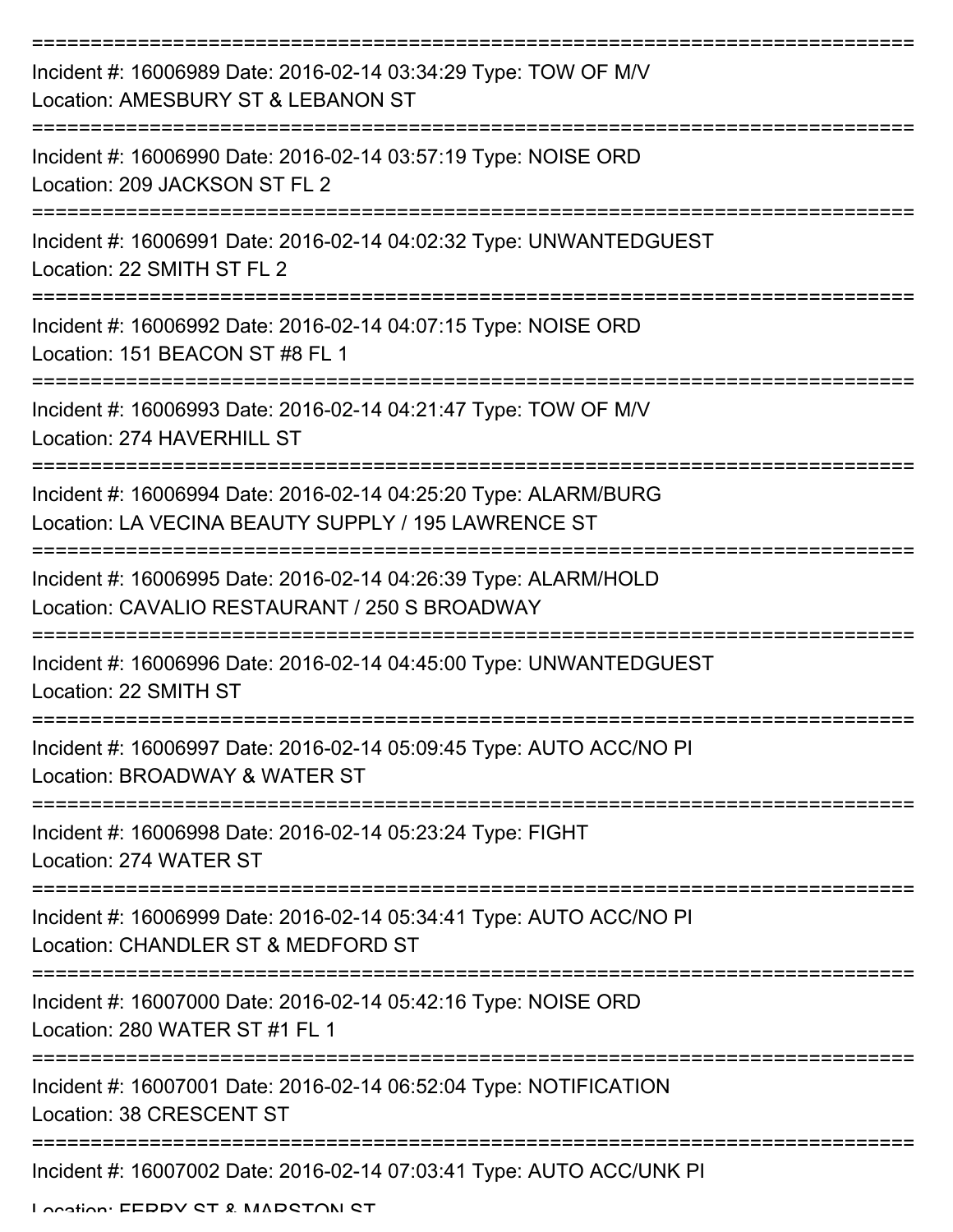| Incident #: 16007003 Date: 2016-02-14 07:04:01 Type: M/V STOP<br>Location: 50 BROADWAY                                 |
|------------------------------------------------------------------------------------------------------------------------|
| Incident #: 16007004 Date: 2016-02-14 07:05:08 Type: PARK & WALK<br><b>Location: BROADWY</b>                           |
| Incident #: 16007005 Date: 2016-02-14 07:06:20 Type: EXTRA SURVEIL<br>Location: MCDONALDS / 50 BROADWAY                |
| Incident #: 16007006 Date: 2016-02-14 07:19:17 Type: M/V STOP<br>Location: BROADWAY & LOWELL ST                        |
| Incident #: 16007007 Date: 2016-02-14 07:45:55 Type: AUTO ACC/NO PI<br>Location: 75 WATER ST                           |
| Incident #: 16007008 Date: 2016-02-14 08:22:33 Type: EXTRA SURVEIL<br>Location: 205 BROADWAY                           |
| Incident #: 16007009 Date: 2016-02-14 08:31:32 Type: CK WELL BEING<br>Location: ABBOTT ST & SHAWSHEEN RD               |
| Incident #: 16007010 Date: 2016-02-14 08:44:17 Type: UNATENEDCHILD<br>Location: 196 BRUCE ST #1 FL 1                   |
| Incident #: 16007011 Date: 2016-02-14 08:56:51 Type: DOMESTIC/PAST<br>Location: 420 HIGH ST                            |
| ======================<br>Incident #: 16007012 Date: 2016-02-14 09:14:50 Type: CK WELL BEING<br>Location: 11 WOOD LN   |
| Incident #: 16007013 Date: 2016-02-14 09:17:20 Type: WIRE DOWN<br>Location: E HAVERHILL ST & KENDALL ST                |
| Incident #: 16007014 Date: 2016-02-14 09:53:47 Type: ALARM/BURG<br>Location: LA VECINA BEAUTY SUPPLY / 195 LAWRENCE ST |
| Incident #: 16007015 Date: 2016-02-14 09:55:36 Type: MAN DOWN<br>Location: 50 BROADWAY                                 |
| Incident #: 16007016 Date: 2016-02-14 09:55:38 Type: ALARM/BURG<br>Location: 107 EVERETT ST                            |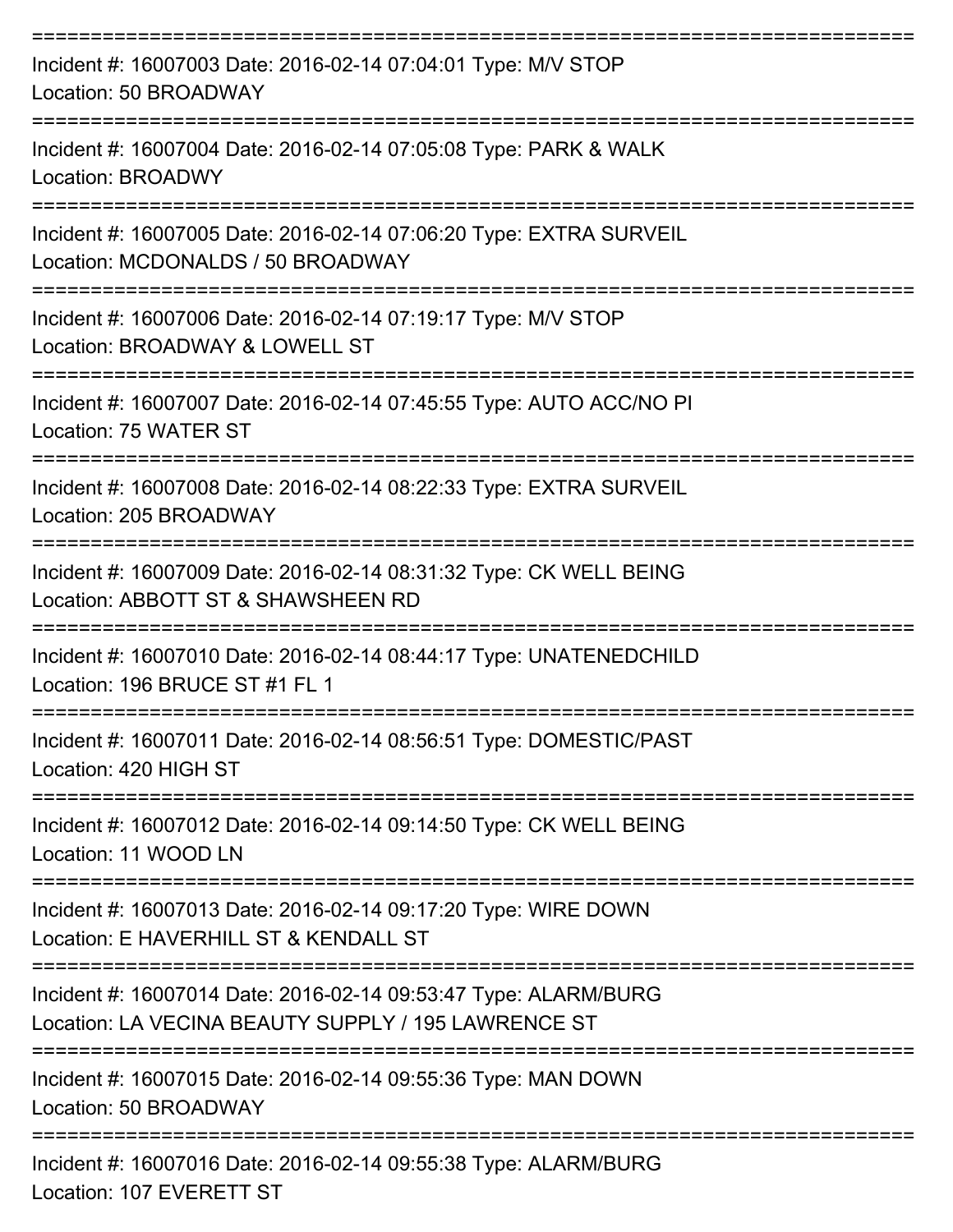| Incident #: 16007017 Date: 2016-02-14 09:59:30 Type: SUS PERS/MV<br>Location: SOVERIGN BANK / 555 BROADWAY                          |
|-------------------------------------------------------------------------------------------------------------------------------------|
| Incident #: 16007018 Date: 2016-02-14 10:07:22 Type: SUS PERS/MV<br>Location: MCDONALDS / 50 BROADWAY                               |
| Incident #: 16007019 Date: 2016-02-14 10:17:23 Type: MEDIC SUPPORT<br>Location: 157 LAWRENCE ST                                     |
| Incident #: 16007020 Date: 2016-02-14 10:34:40 Type: LOST PROPERTY<br>Location: 201 PARK ST #1                                      |
| Incident #: 16007021 Date: 2016-02-14 10:37:58 Type: ALARM/BURG<br>Location: 534 S UNION ST<br>==================================== |
| Incident #: 16007022 Date: 2016-02-14 10:38:40 Type: SUICIDE ATTEMPT<br>Location: 26 WYMAN ST                                       |
| Incident #: 16007023 Date: 2016-02-14 10:54:01 Type: M/V STOP<br>Location: FRANKLIN ST & HAVERHILL ST                               |
| Incident #: 16007024 Date: 2016-02-14 10:55:24 Type: ALARM/BURG<br>Location: LAWRENCE EXPERIMENT STATION / 37 SHATTUCK ST           |
| Incident #: 16007025 Date: 2016-02-14 11:37:59 Type: MV/BLOCKING<br>Location: 71 LYNN ST                                            |
| Incident #: 16007026 Date: 2016-02-14 11:57:43 Type: ALARM/BURG<br>Location: LASKY RESD / 534 S UNION ST                            |
| Incident #: 16007027 Date: 2016-02-14 11:58:03 Type: LOST PROPERTY<br>Location: 28 LOGAN ST #3                                      |
| Incident #: 16007028 Date: 2016-02-14 12:04:27 Type: A&B PAST<br><b>Location: 40 LAWRENCE ST</b>                                    |
| Incident #: 16007029 Date: 2016-02-14 12:14:53 Type: ALARM/BURG<br>Location: G&G 1 STOP BEAUTY SALON / 467 BROADWAY #UNIT 4         |
| Incident #: 16007030 Date: 2016-02-14 12:17:07 Type: ALARM/BURG<br>Location: MCQUADE PAVING / 12 EMMETT ST                          |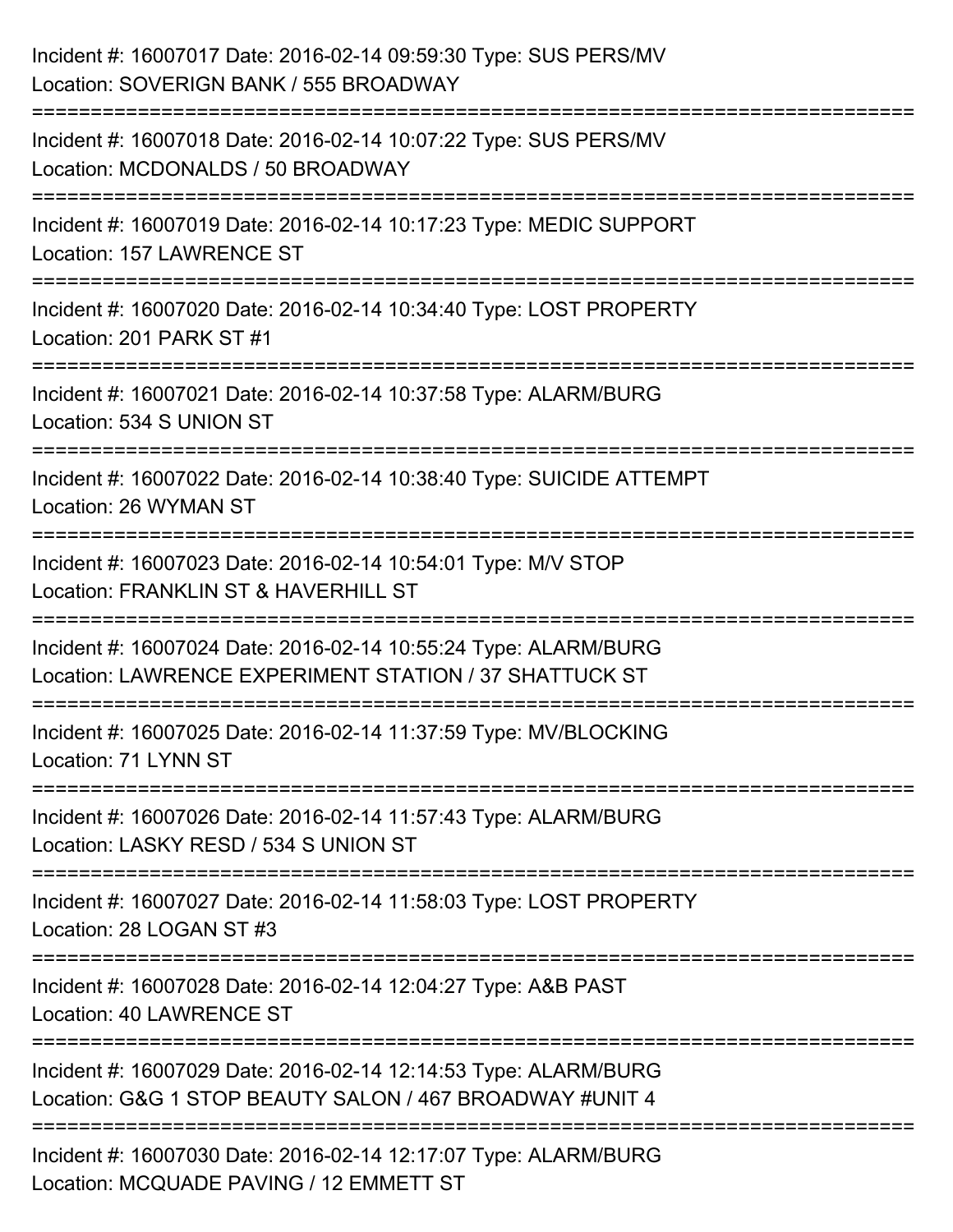| Incident #: 16007031 Date: 2016-02-14 12:52:50 Type: MAL DAMAGE<br>Location: 700 ESSEX ST                                                               |
|---------------------------------------------------------------------------------------------------------------------------------------------------------|
| Incident #: 16007032 Date: 2016-02-14 12:55:24 Type: ALARM/BURG<br>Location: 530 BROADWAY                                                               |
| Incident #: 16007033 Date: 2016-02-14 13:09:12 Type: MV/BLOCKING<br>Location: 37 ALLSTON ST<br>-----------------------------                            |
| Incident #: 16007034 Date: 2016-02-14 13:34:28 Type: ALARM/BURG<br>Location: JACKSON LUMBER CO. / 215 MARKET ST<br>==================================== |
| Incident #: 16007035 Date: 2016-02-14 13:41:50 Type: ALARM/BURG<br>Location: EASTERN BANK / 486 ESSEX ST                                                |
| Incident #: 16007036 Date: 2016-02-14 13:51:34 Type: MEDIC SUPPORT<br>Location: SALVATORES / 360 MERRIMACK ST                                           |
| Incident #: 16007037 Date: 2016-02-14 13:55:55 Type: DOMESTIC/PROG<br>Location: 229 ANDOVER ST #APT1 FL 1ST FL                                          |
| Incident #: 16007038 Date: 2016-02-14 14:00:42 Type: NOISE ORD<br>Location: 81 CROSS ST                                                                 |
| Incident #: 16007039 Date: 2016-02-14 14:10:50 Type: GENERAL SERV<br>Location: 351 LAWRENCE ST FL 2                                                     |
| Incident #: 16007040 Date: 2016-02-14 14:20:58 Type: IDENTITY THEFT<br>Location: 22 EASTON ST #2                                                        |
| Incident #: 16007041 Date: 2016-02-14 14:30:50 Type: HIT & RUN M/V<br><b>Location: ESSEX ST</b>                                                         |
| Incident #: 16007042 Date: 2016-02-14 14:32:10 Type: MV/BLOCKING<br><b>Location: 8 GRAICHEN TER</b>                                                     |
| Incident #: 16007043 Date: 2016-02-14 14:36:45 Type: ANIMAL COMPL<br>Location: 18 KENWOOD PL                                                            |
| Incident #: 16007044 Date: 2016-02-14 14:40:07 Type: SUICIDE ATTEMPT<br>Location: 69 INMAN ST                                                           |

===========================================================================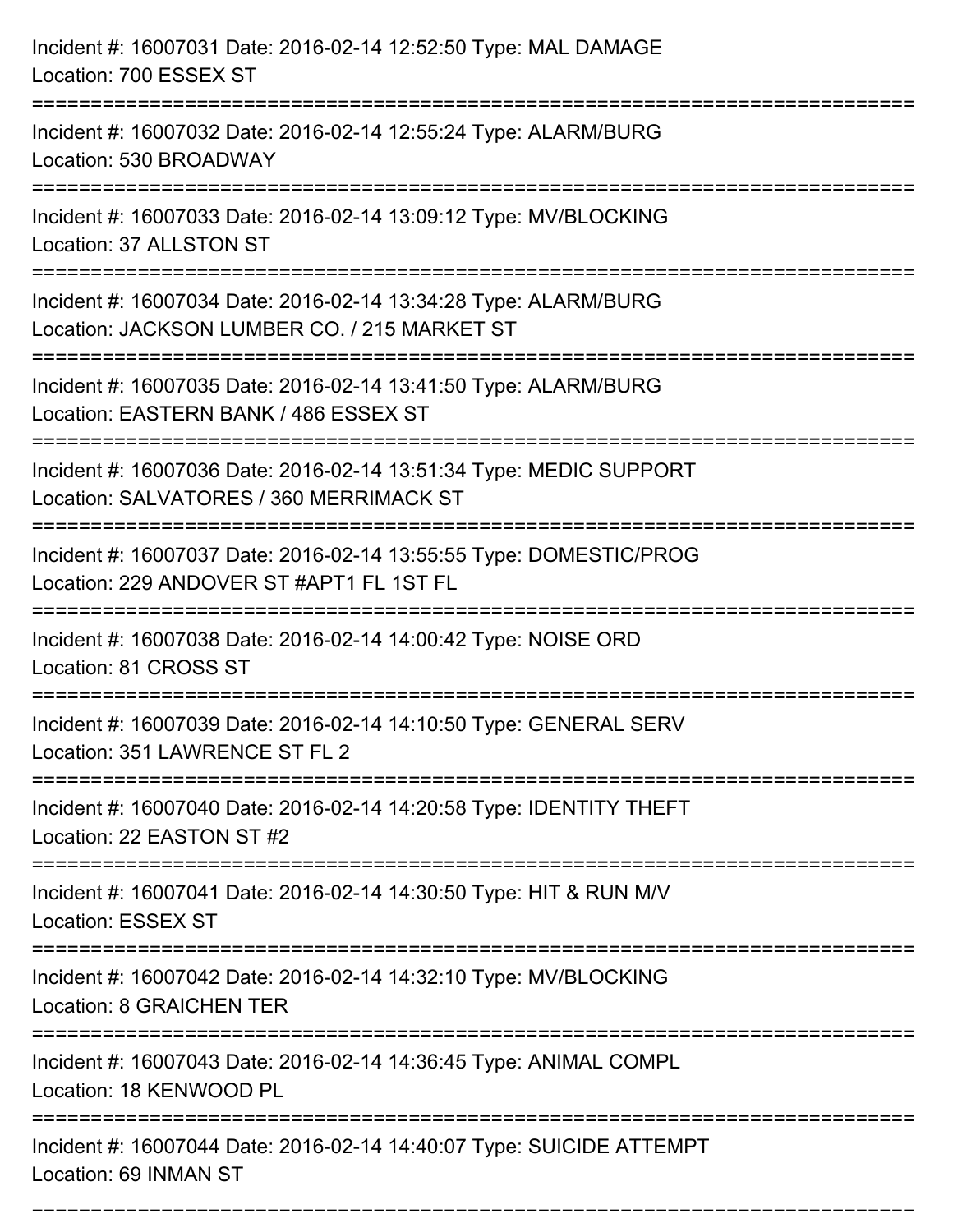| Incident #: 16007045 Date: 2016-02-14 14:41:51 Type: LOST PROPERTY<br>Location: 1 GENERAL ST                                                                   |
|----------------------------------------------------------------------------------------------------------------------------------------------------------------|
| ================================<br>-----------------------<br>Incident #: 16007046 Date: 2016-02-14 14:58:08 Type: HIT & RUN M/V<br>Location: 61 ESSEX STREET |
| Incident #: 16007047 Date: 2016-02-14 15:08:17 Type: ALARM/BURG<br>Location: GUILMETTE / 80 BODWELL ST                                                         |
| Incident #: 16007048 Date: 2016-02-14 15:13:16 Type: HIT & RUN M/V<br>Location: HAFFNER'S GAS STATION / 69 PARKER ST<br>-===============================       |
| Incident #: 16007049 Date: 2016-02-14 15:24:48 Type: ALARM/BURG<br>Location: 105 JACKSON ST                                                                    |
| Incident #: 16007050 Date: 2016-02-14 15:30:46 Type: SUS PERS/MV<br>Location: 279 MERRIMACK ST<br>:===================                                         |
| Incident #: 16007051 Date: 2016-02-14 15:56:54 Type: M/V STOP<br>Location: 122 EVERETT ST                                                                      |
| Incident #: 16007052 Date: 2016-02-14 15:58:18 Type: M/V STOP<br>Location: 106 EVERETT ST                                                                      |
| Incident #: 16007053 Date: 2016-02-14 16:09:12 Type: ALARM/BURG<br>Location: WEATHERBEE SCHOOL / 75 NEWTON ST                                                  |
| Incident #: 16007056 Date: 2016-02-14 16:16:45 Type: HIT & RUN M/V<br>Location: BROADWAY & DAISY ST                                                            |
| Incident #: 16007054 Date: 2016-02-14 16:17:37 Type: M/V STOP<br>Location: 28 ROWE ST                                                                          |
| Incident #: 16007055 Date: 2016-02-14 16:21:46 Type: ALARM/BURG<br>Location: CASH ZONE / 231 BROADWAY                                                          |
| Incident #: 16007057 Date: 2016-02-14 16:33:37 Type: M/V STOP<br>Location: 347 HAVERHILL ST                                                                    |
| Incident #: 16007058 Date: 2016-02-14 16:54:03 Type: DISTURBANCE<br>Location: SEVEN ELEVEN / 99 HAMPSHIRE ST                                                   |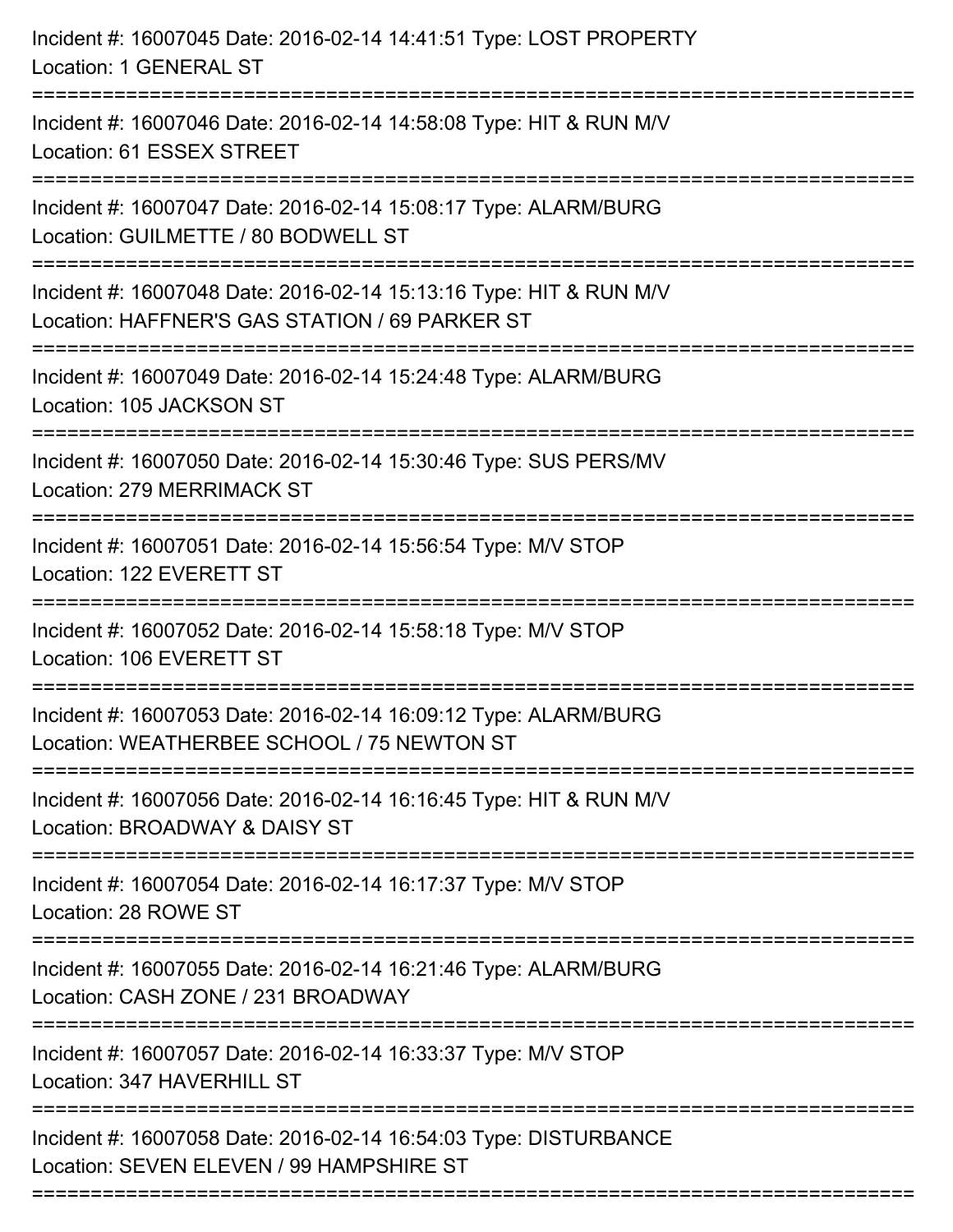Location: 499 ESSEX ST

| Incident #: 16007060 Date: 2016-02-14 16:59:51 Type: ABAND MV<br>Location: 3 WOODLAND CT                         |
|------------------------------------------------------------------------------------------------------------------|
| Incident #: 16007061 Date: 2016-02-14 17:06:52 Type: HIT & RUN M/V<br>Location: BROADWAY & DAISY ST              |
| Incident #: 16007062 Date: 2016-02-14 17:20:19 Type: DISORDERLY<br>Location: 233 JACKSON ST #1                   |
| Incident #: 16007063 Date: 2016-02-14 17:39:58 Type: M/V STOP<br>Location: BRADFORD ST & BROADWAY                |
| Incident #: 16007064 Date: 2016-02-14 17:42:48 Type: M/V STOP<br>Location: LAKE ST & WASHINGTON ST               |
| Incident #: 16007065 Date: 2016-02-14 17:50:10 Type: M/V STOP<br>Location: FALLS BRIDGE / null                   |
| Incident #: 16007066 Date: 2016-02-14 17:51:33 Type: UNWANTEDGUEST<br>Location: 8 DIAMOND ST #22                 |
| Incident #: 16007067 Date: 2016-02-14 17:56:08 Type: ASSSIT OTHER PD<br>Location: JACKSON ST & MONTGOMERY ST     |
| Incident #: 16007068 Date: 2016-02-14 18:11:41 Type: B&E/PAST<br>Location: 324 HIGH ST                           |
| ====================<br>Incident #: 16007069 Date: 2016-02-14 18:14:04 Type: M/V STOP<br>Location: 495S & RT 114 |
| Incident #: 16007070 Date: 2016-02-14 18:20:08 Type: M/V STOP<br>Location: APPLETON ST & METHUEN ST              |
| Incident #: 16007071 Date: 2016-02-14 18:21:24 Type: M/V STOP<br>Location: HAVERHILL ST & NEWBURY ST             |
| Incident #: 16007072 Date: 2016-02-14 18:28:33 Type: MEDIC SUPPORT<br>Location: 20 ALLSTON ST #C                 |
|                                                                                                                  |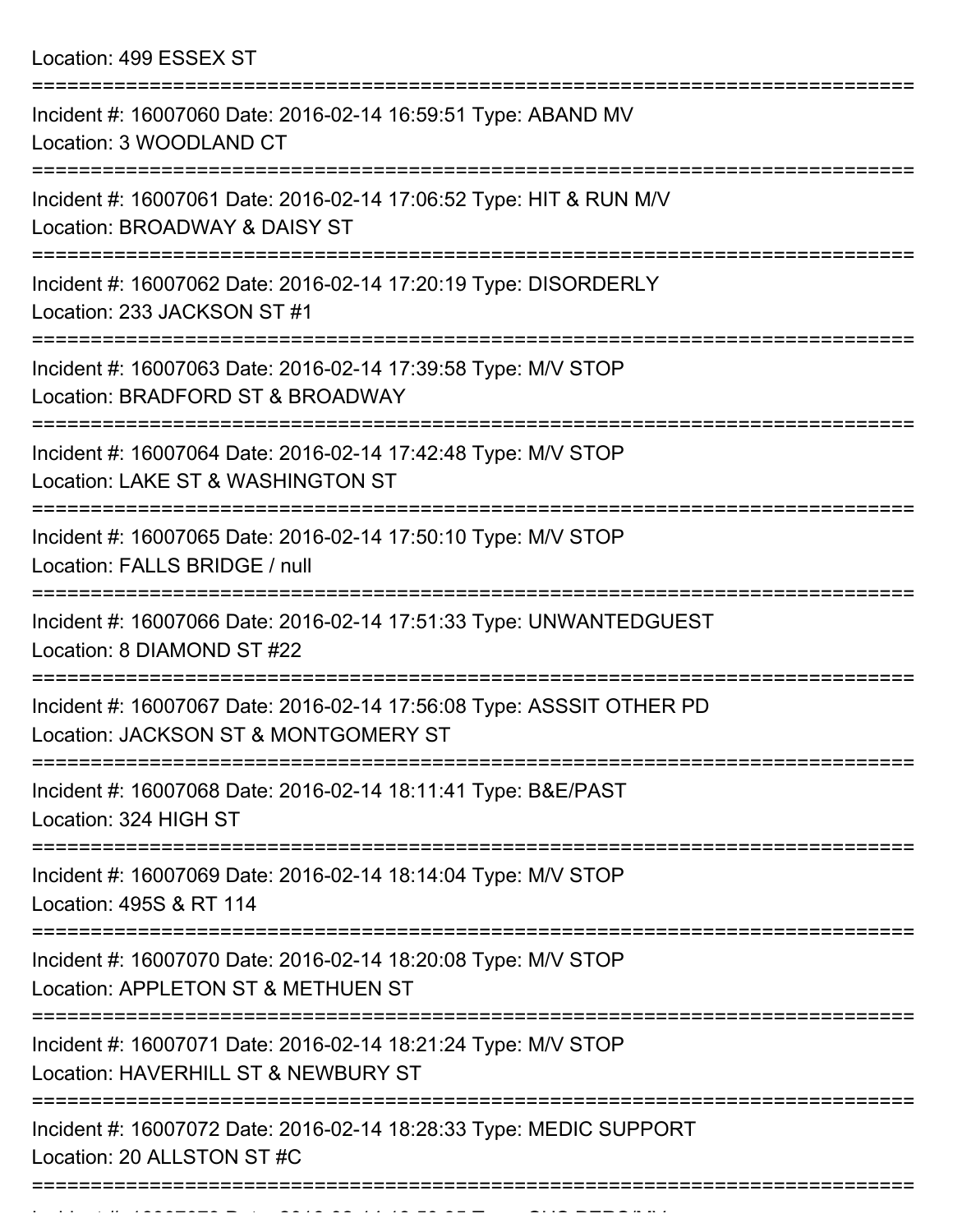Location: 31 BOWDOIN ST

| Incident #: 16007074 Date: 2016-02-14 18:54:11 Type: LARCENY/PAST<br>Location: MARKET BASKET / 700 ESSEX ST    |
|----------------------------------------------------------------------------------------------------------------|
| Incident #: 16007075 Date: 2016-02-14 18:56:31 Type: HIT & RUN M/V<br>Location: 305 PROSPECT ST                |
| Incident #: 16007076 Date: 2016-02-14 18:56:46 Type: MAL DAMAGE<br>Location: 126 EXETER ST                     |
| Incident #: 16007077 Date: 2016-02-14 19:06:02 Type: DOMESTIC/PROG<br>Location: 27 ELM ST FL 2                 |
| Incident #: 16007078 Date: 2016-02-14 19:33:39 Type: M/V STOP<br>Location: 600 ESSEX ST                        |
| Incident #: 16007079 Date: 2016-02-14 19:51:45 Type: ALARMS<br>Location: NECCO / 360 MERRIMACK ST              |
| Incident #: 16007080 Date: 2016-02-14 19:58:06 Type: M/V STOP<br>Location: CHICKERING ST & WINTHROP AV         |
| Incident #: 16007081 Date: 2016-02-14 20:10:57 Type: ALARMS<br>Location: VECINA BEAUTY SUPPLY / 196 BROADWAY   |
| Incident #: 16007082 Date: 2016-02-14 20:12:15 Type: MEDIC SUPPORT<br>Location: SEVEN ELEVEN / 99 HAMPSHIRE ST |
| Incident #: 16007083 Date: 2016-02-14 20:13:07 Type: FIRE<br>Location: 505 ANDOVER ST #2                       |
| Incident #: 16007084 Date: 2016-02-14 20:19:21 Type: M/V STOP<br>Location: 50 BROADWAY                         |
| Incident #: 16007085 Date: 2016-02-14 20:26:19 Type: MEDIC SUPPORT<br>Location: 77 S UNION ST                  |
| Incident #: 16007086 Date: 2016-02-14 20:31:10 Type: ASSIST FIRE<br>Location: 16 HANCOCK ST #1                 |
|                                                                                                                |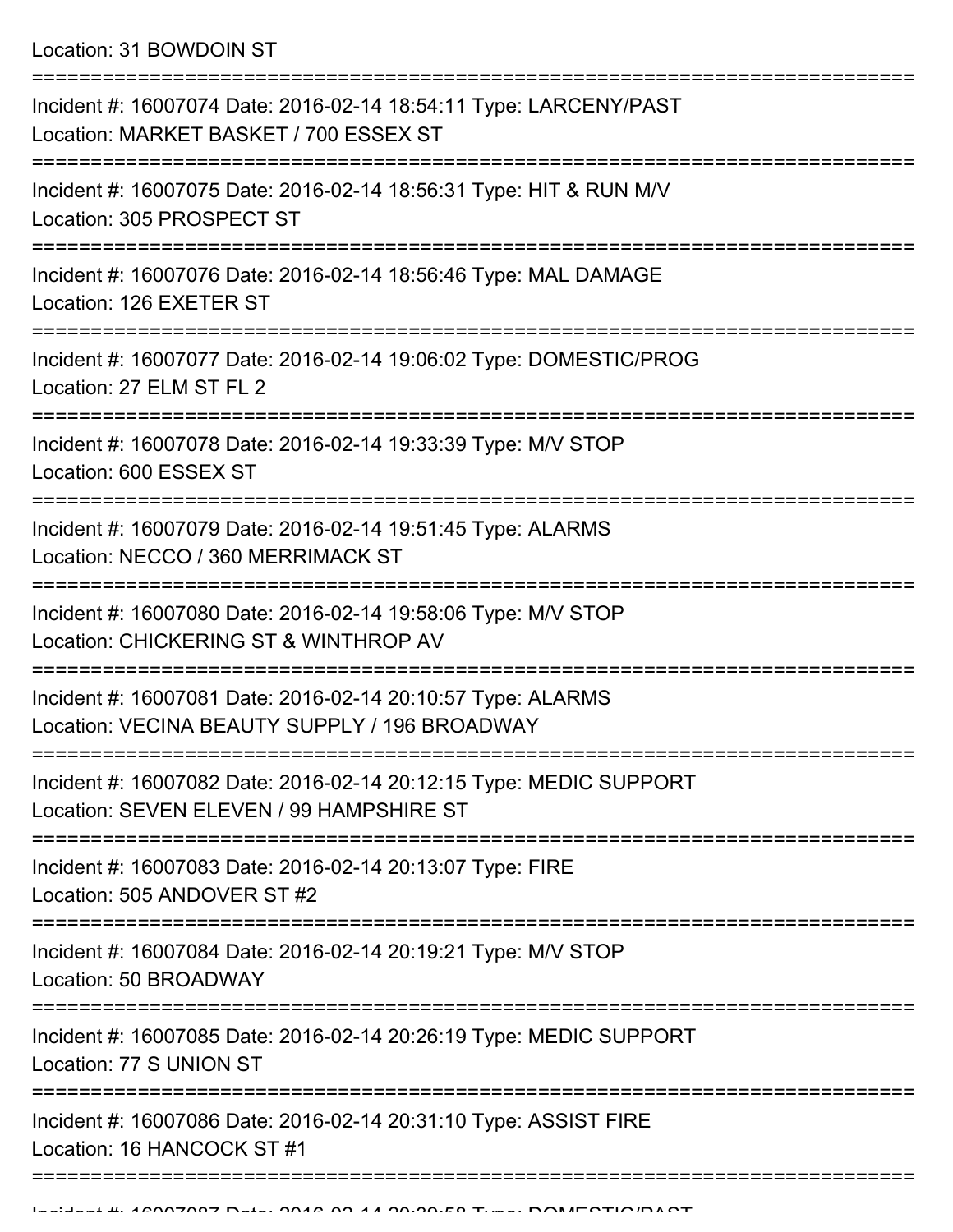Location: BENNINGTON ST

| Incident #: 16007088 Date: 2016-02-14 20:48:08 Type: M/V STOP<br>Location: CARVER ST & MERRIMACK ST                   |
|-----------------------------------------------------------------------------------------------------------------------|
| Incident #: 16007089 Date: 2016-02-14 20:51:47 Type: AUTO ACC/NO PI<br>Location: BIG N' BEEFY / 415 BROADWAY          |
| Incident #: 16007090 Date: 2016-02-14 21:21:19 Type: UNWANTEDGUEST<br>Location: 316 ESSEX ST                          |
| Incident #: 16007091 Date: 2016-02-14 21:29:48 Type: MEDIC SUPPORT<br>Location: RITA HALL / 490 HAMPSHIRE ST #507     |
| Incident #: 16007092 Date: 2016-02-14 21:53:13 Type: ALARMS<br>Location: LAWRENCE FAMILY DEVELOPMENT / 10 RAILROAD ST |
| Incident #: 16007093 Date: 2016-02-14 22:00:26 Type: UNWANTEDGUEST<br>Location: SUBWAY / 137 ESSEX ST                 |
| Incident #: 16007094 Date: 2016-02-14 22:18:16 Type: ALARM/BURG<br>Location: CARON'S PACKAGE STORE / 239 BROADWAY     |
| Incident #: 16007095 Date: 2016-02-14 22:49:29 Type: M/V STOP<br>Location: CENTRE ST & WALNUT ST                      |
| Incident #: 16007096 Date: 2016-02-14 22:55:00 Type: M/V STOP<br>Location: ALMA ST & BROMFIELD ST                     |
| Incident #: 16007097 Date: 2016-02-14 22:56:04 Type: MUTUAL AID<br>Location: 223 WATER ST                             |
| Incident #: 16007099 Date: 2016-02-14 22:59:16 Type: UNKNOWN PROB<br>Location: 141 AMESBURY ST #307                   |
| Incident #: 16007098 Date: 2016-02-14 22:59:17 Type: M/V STOP<br>Location: DORCHESTER ST & PHILLIPS ST                |
| Incident #: 16007100 Date: 2016-02-14 23:02:36 Type: M/V STOP<br>Location: 108 MARKET ST                              |
| Incident #: 16007101 Date: 2016-02-14 23:08:50 Type: M/V STOP                                                         |